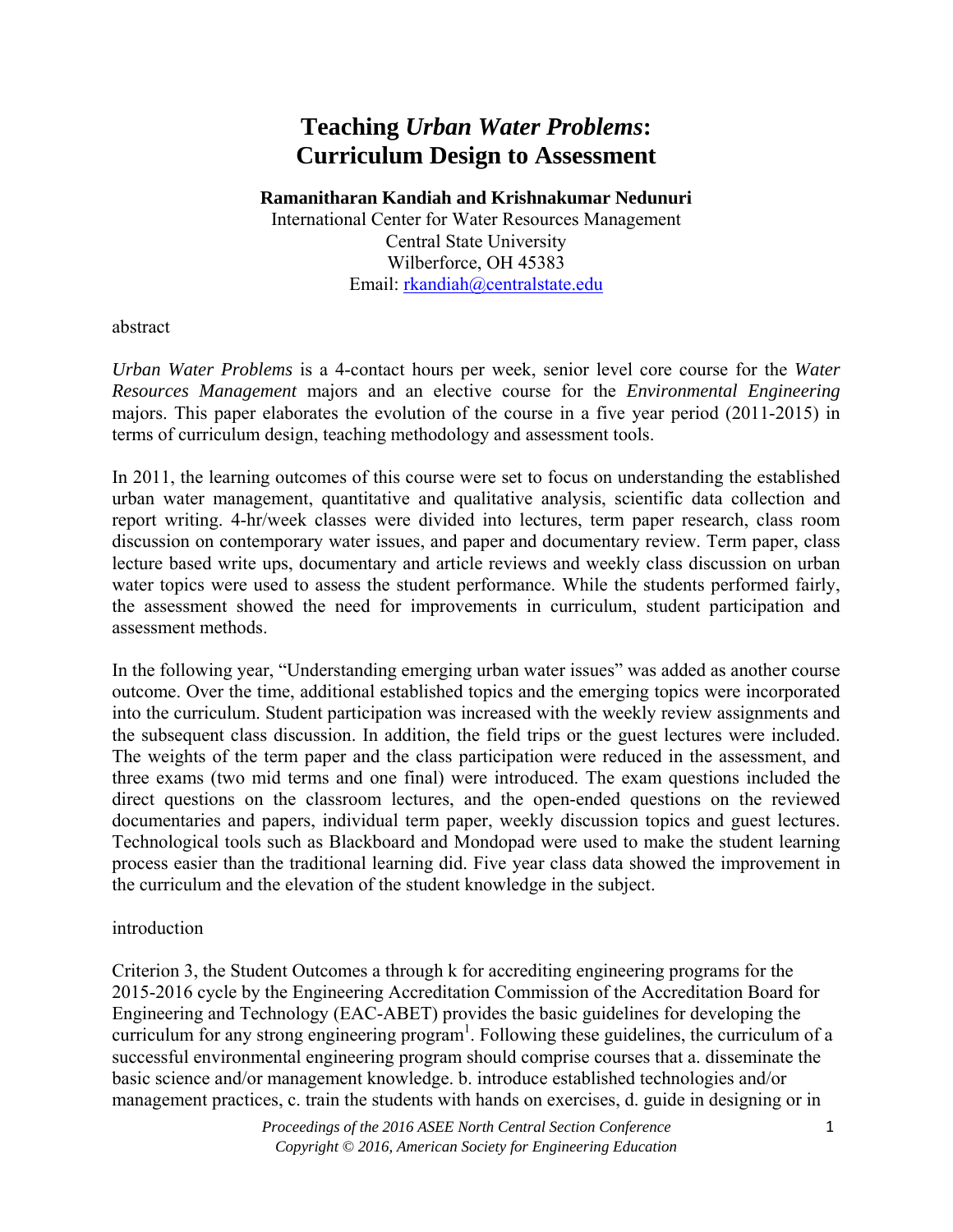applying protocols, e. provide industrial experiences through internships and/or undergraduate research experiences, f. focus on gathering data and research g. enhance the communication skills through report writing and presentations, h. teach professionalism and ethical conduct, and i. make the students understand and follow emerging issues, their solutions and novel technologies.

Hence, during the development of a new course for an environmental engineering program, the course developer should set the course outcomes to fit the one or more outcomes of the EAC-ABET Student Outcomes and fitting assessment tools. The instructor should also aware that the course development is an ever-evolving process with the feedbacks from the earlier assessments and the adaptability and accommodation for the new topics, novel teaching approaches and technologies. In the literature, few pedagogical studies are found addressing the issues of developing core or elective environmental engineering courses. Kolari et al presented an approach on including a research study project in a course, *Water and Soil Analysis*.<sup>2</sup> Bowen et at developed the group design project with hands on exercises, engineering analysis and computer programming for a freshmen civil and environmental engineering course.<sup>3</sup> Ramanitharan elaborated a teaching methodology called *Connect2U* for a general educational (science) course, *Introduction to Water Resources Management*. 4 Bielefeldt's paper provided the insight of developing an capstone design course for an environmental engineering program.<sup>5</sup>

In this background, this paper presents the evolution of an upper level elective course for the Environmental Engineering Program, *Urban Water Problems* that is also taught as a core course in the Water Resources Management program in a five year period (2011-2015) in terms of curriculum design, teaching methodology and assessment tools.

## course: urban water problems

*Urban Water Problems* is a 4-contact hours per week, senior level core course for the *Water Resources Management* majors and an elective course for the *Environmental Engineering* majors. This course was developed with the intention to identify and address the water related issues pertinent to the urban environment. While it includes the quantitative and qualitative estimation problems, they are minimal as the objective of this course is introducing the urban water issues to the students. The course catalog description of the course is as follows:

*Urban Water Problems (II;4) - Examination of water problems faced by urban America and solutions to those problems. Urban Hydrology, water treatment, the supply of quality drinking water, storm management, flood protection, water for recreational fishing, economic development and infrastructure of dams and river control structures. The economic, physical and political aspects of transportation systems are emphasized.* 

This course aims to address the program outcomes related to a. the dissemination of the basic science and/or management knowledge. b. data collection and research c. enhancement of the communication skills through report writing and presentations, and, d. understanding the emerging issues, their solutions and novel technologies.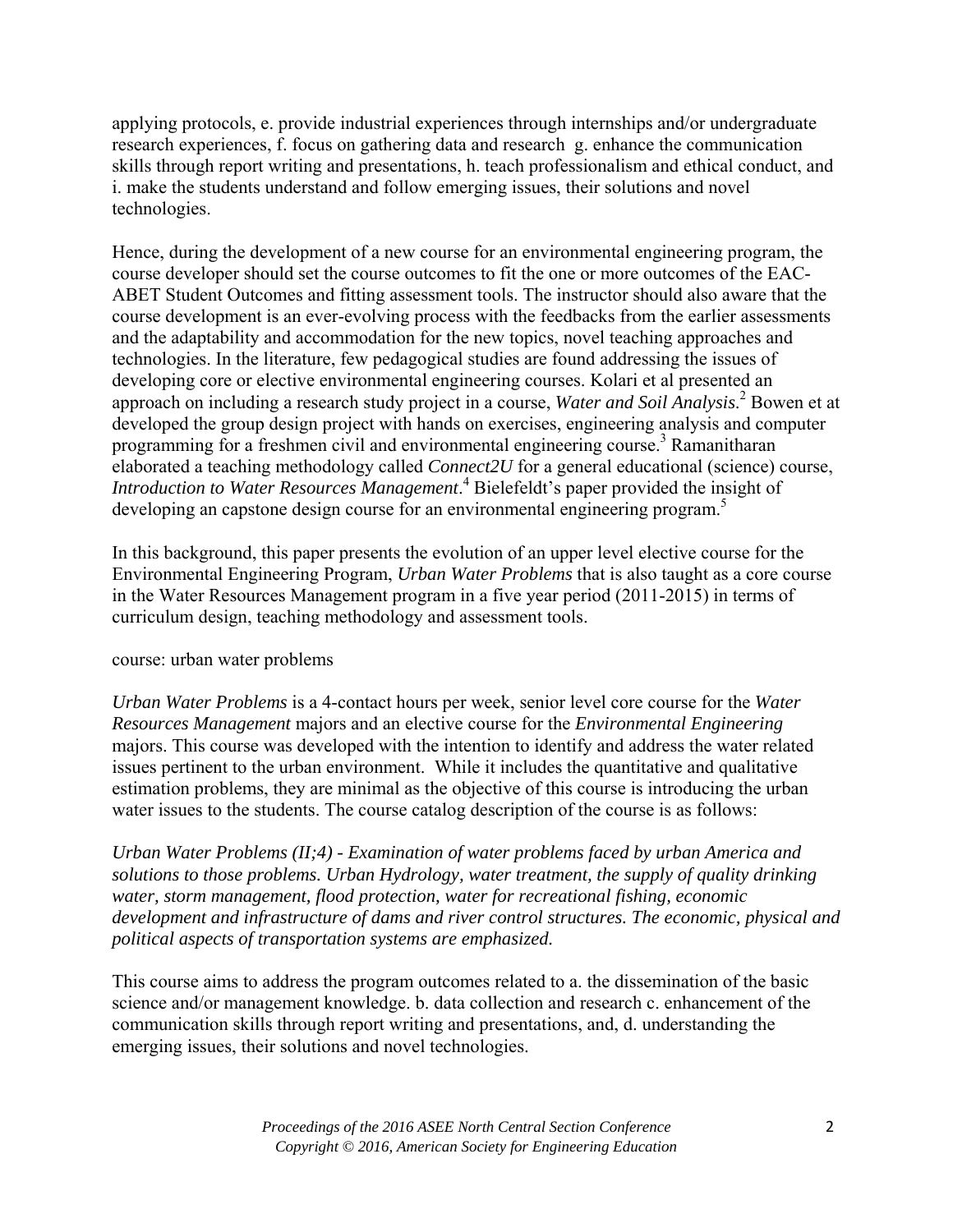learning outcomes, teaching methodology and assessment tools

Table 1 shows the learning outcomes for this course for the 2011 Fall semester. 4 hours/week classes were divided into classroom lectures, term paper research, class room discussion on contemporary water issues and paper and documentary review. In the classroom lectures, the instructor taught established urban water topics including the basics of water demand, drinking water treatment, wastewater treatment, water distribution, storm water, urban waterbodies, and urban water pollution due to transportation. Given the nature of the course with the chosen topics no text book was used, but the students were expected to summarize the classroom lectures the instructor provided. The additional course materials were provided by the instructor in the form of PowerPoint presentations and as the materials available in the public domain. In the beginning of the semester students chose individual term paper topics with after discussing with the instructor. The term paper report and presentation guidelines were given to the students with the syllabus. Students also did weekly summary of ten urban water related issues found in the media I the preceding week, and discussed in the classroom. In addition, every week the students were assigned with video documentaries and journal papers on urban water issues to review. The student performance, as it shown in Table 1 was assessed with class lecture based write ups, documentary and article reviews, weekly class discussion on urban water topics and class attendance. Table 2 provides how the points for the final grade was broken down.

| N <sub>0</sub> | Learning Outcome                                    | Assessment tools                      |  |  |
|----------------|-----------------------------------------------------|---------------------------------------|--|--|
|                | Gain the basic understanding of Urban Water         | Topics,<br>Write ups on Lecture       |  |  |
|                | Management                                          | <b>Documentary Reviews</b>            |  |  |
| 2              | Perform quantitative & qualitative analyses in      | Term paper report, Field trip reports |  |  |
|                | Urban Water Issues                                  |                                       |  |  |
|                | Understand the emerging Urban Water Issues          | Weekly Class Discussion, Term paper   |  |  |
| $\overline{4}$ | Develop abilities of scientific data gathering $\&$ | Field Trip Report and Write ups on    |  |  |
|                | report writing                                      | Lecture Topics                        |  |  |

Table 1. Learning outcomes for the course in 2011 Fall

Table 2. Evaluation scheme in 2011 Fall

| <b>Evaluation Method</b>                           | <b>Type</b> | Percent in the final grade |
|----------------------------------------------------|-------------|----------------------------|
| Write ups on class lecture topics $\&$ field trips | Individual  | 20                         |
| Documentary critical reviews                       | Individual  | 20                         |
| Class discussion on emerging topics                | Individual  | 10                         |
| Final report on the chosen topic                   | Individual  | 40                         |
| Class presentation of the final report             | Individual  | 10                         |
| Total                                              |             | 100                        |

While the student performance was assessed with the above scheme, the success of student outcomes was assessed with the weighted average of the student performances for each assignment. As it is shown in Table 3, the performance scale for a student's any assignment was categorized into one of the four groups based on the point percent the student got and a respective performance point was assigned accordingly. Once the individual performance points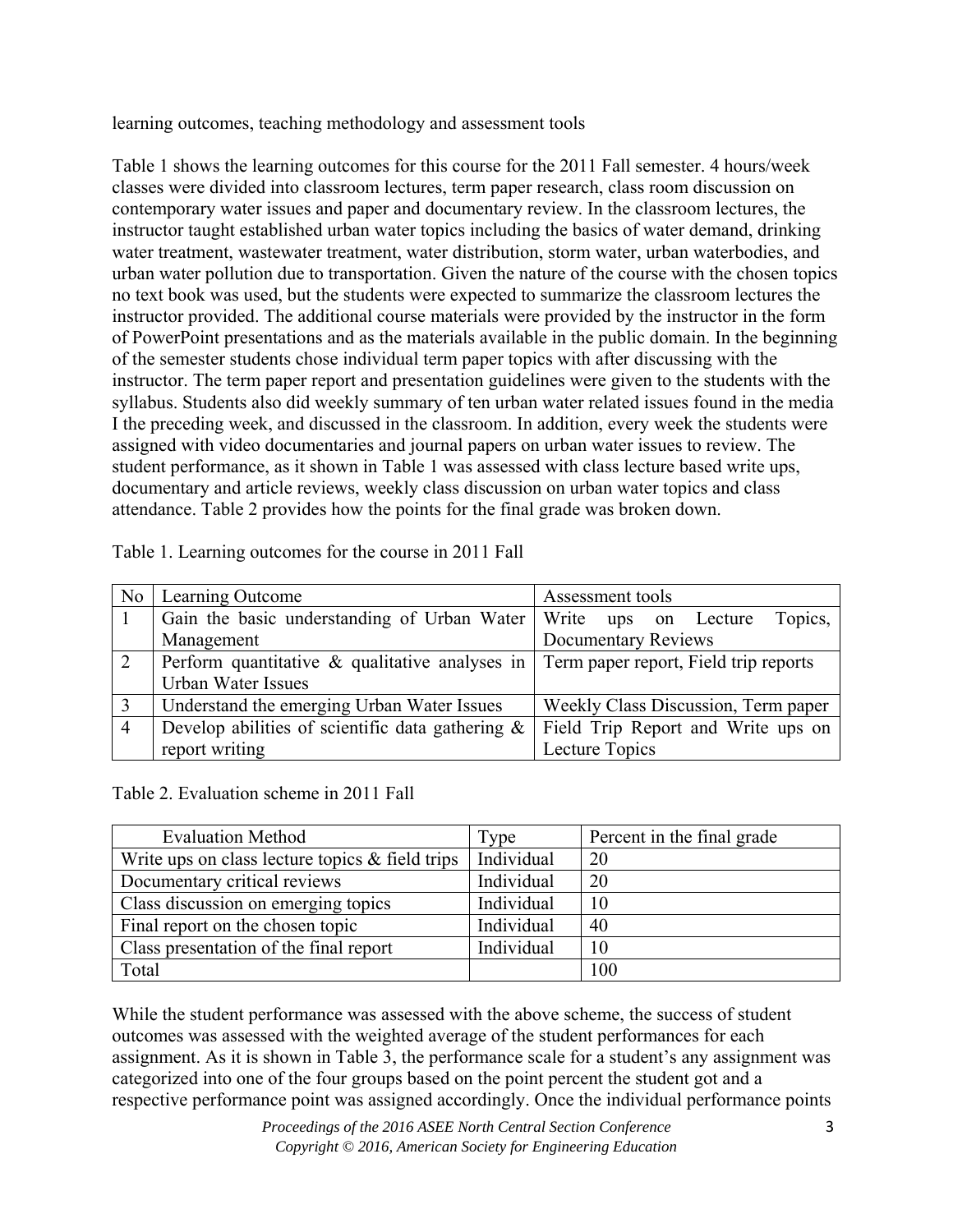were computed, they were aligned with the respective student outcomes (such as in Table 1) to get the weighted average performance point (AVG) for individual outcomes. This individual outcome was used to assess the student outcome levels and the respective recommendations as it is shown in Table 4.

| Performance scale  | Assignment percent    | Performance Point |
|--------------------|-----------------------|-------------------|
| Excellent $(E)$    | $E > 90\%$            |                   |
| Satisfactory (S)   | $75\% < S < 90\%$     |                   |
| Developing $(D)$   | $60\% \le D \le 75\%$ |                   |
| Unsatisfactory (U) | $U < 60\%$            |                   |

Table 3. Performance scale for any assessment tool used

Table 4. Outcome attainment levels based on the weighted average performance of the class

| AVG(5 points max)      | <b>Equivalent Percentage</b> | Recommendations                              |
|------------------------|------------------------------|----------------------------------------------|
| AVG > 3.50             | $AVG > 70\%$                 | Met, no action                               |
| $3.00 \leq$ AVG < 3.50 | $60 \leq$ AVG < 70%          | Mostly met, check conditions                 |
| $2.50 \leq$ AVG < 3.00 | $50 < AVG < 60\%$            | Partially met, check conditions, analyze for |
|                        |                              | correction                                   |
| AVG < 2.50             | $AVG < 50\%$                 | Not met, analyze and take action             |

The course outcome attainment levels for the corresponding the recommendations were used to take follow up actions on the curriculum, assessment tools and teaching methods. (As an example, Appendix-A shows the summary of the assessment of student learning outcomes and the follow up actions for Urban Water Problems between the assessment semester 2014 Fall and the follow-up year 2015 Fall.)

In 2011, although the students performed fairly according to their grades, the student outcome assessment showed the need for the review of the curriculum with the additional topics, the enhancement in student engagement in the class and the improvement in the assessment methods.

Based on these course outcome findings, in the following year (2012), to expand the student knowledge beyond the established urban water topics and to know emerging problems, "Understanding emerging urban water issues" was added as another course outcome. Over the next four years, additional established topics pertinent to urban water such as Total Maximum Daily Loads(TMDLs), storm water management, and Environmental Impact Statement (EIS), and the emerging issues related topics such as climate change-urban water nexus, water security and safety, GIS applications and the introduction to hydrological and hydraulic models and software that are use in urban water management were incorporated into the curriculum.

These topics were identified by the instructor from professional journals, expert columns, conference announcements, news media, successful and unsuccessful research grant proposals and the fitting topics that the students brought up. The class hours previously used for the term paper research and the documentary reviews were used for teaching these topics.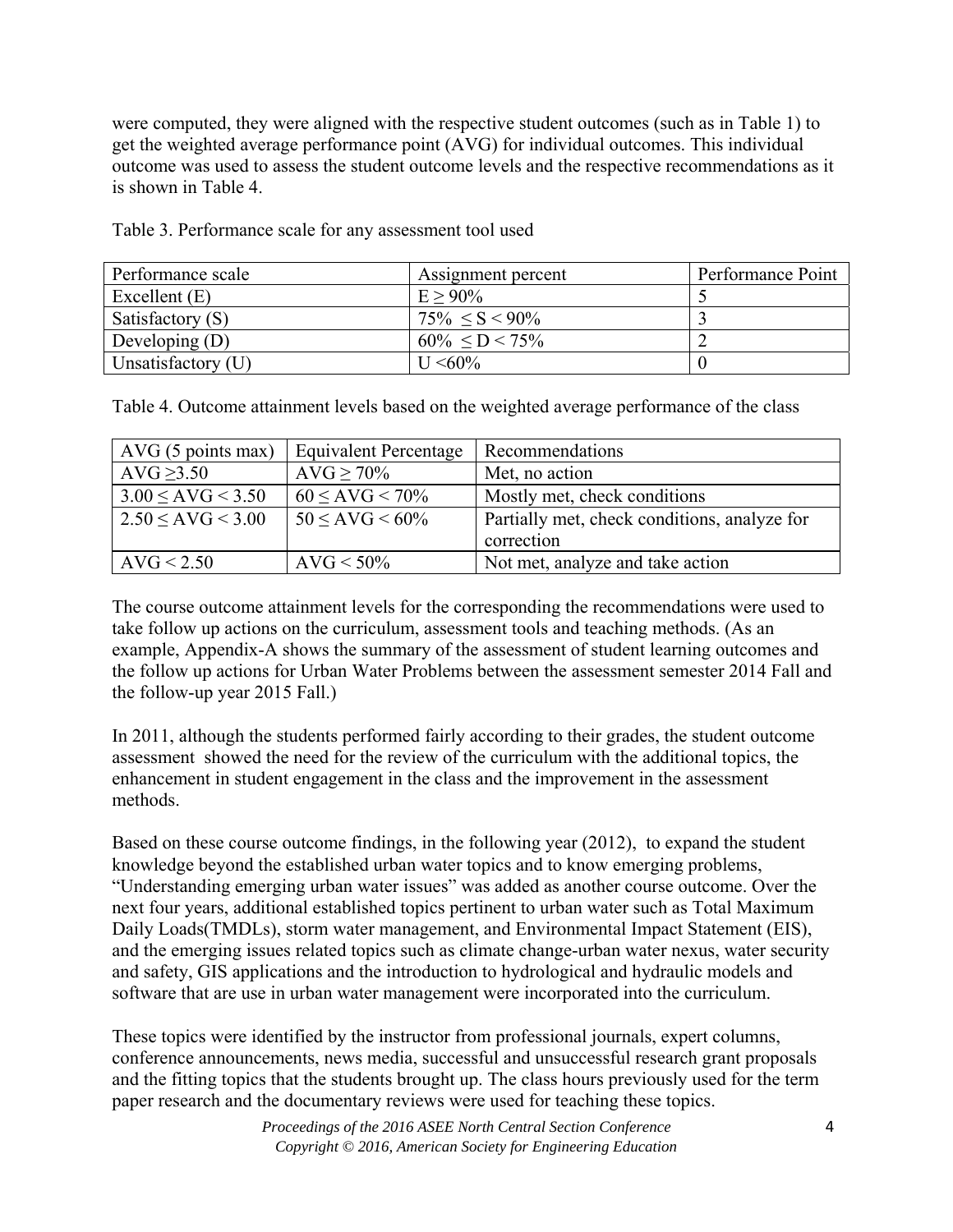Student participation was increased with the weekly assignments on the summary of ten urban water issues discussed in the media in the previous week and the subsequent class discussion. In addition, the field trips or the guest lectures were included. Classroom discussion and guest lectures were helpful in selecting term paper topics and emerging urban water issues that could be included for the next year class.

'The write up on the classroom lecture' component was removed as an assessment tool as it was found repetitive once the course was well established with diverse topics. Table 5 presents the updated learning outcomes and the respective assessment tools for 2015 Fall class. The weights of the term paper and its presentation and the class participation were reduced in the assessment, and three exams (two mid terms and one final) were introduced. Table 6 shows the proposed student performance evaluation scheme for 2015 Fall. Although a mini project on urban water models and GIS applications were planned due to the difficulties encountered in data preparation, it was not implemented in Fall 2015 semester. Hence, the points allocated for the mini project was provided to the final examination.

| Learning Outcome                                                        | <b>Assessment Tools</b>               |  |  |  |
|-------------------------------------------------------------------------|---------------------------------------|--|--|--|
| Gain the basic understanding of Urban Water Documentary Reviews, Exams  |                                       |  |  |  |
| Management                                                              |                                       |  |  |  |
| Perform Quantitative & Qualitative analyses in Term paper report, Exams |                                       |  |  |  |
| <b>Urban Water Issues</b>                                               |                                       |  |  |  |
| Understand the causes, processes, consequences                          | Articles and Weekly Class Discussion, |  |  |  |
| and solutions of the emerging Urban Water Issues                        | Term paper, Exams                     |  |  |  |
| Apply the abilities of critically review the scientific                 | Documentary and paper reviews, term   |  |  |  |
| materials                                                               | paper                                 |  |  |  |
| Develop abilities of scientific data gathering $\&$                     | Weekly current issues, and Final Term |  |  |  |
| report writing                                                          | paper writing and presentation        |  |  |  |

Table 5. Learning outcomes for the course in 2015 Fall

Table 6. Proposed student performance evaluation scheme in 2015 Fall

| <b>Evaluation Method</b>               | Type       | Percent in the final grade |
|----------------------------------------|------------|----------------------------|
| Mid Term Exams $+$ Final Exam          | Individual | $15+15+15$                 |
| Documentary & paper critical reviews   | Individual | 20                         |
| Mini Project: Urban Water Model & GIS  | Individual | ⇁                          |
| Class discussion on emerging topics    | Individual | 5                          |
| Final report on the chosen topic       | Individual | 15                         |
| Class presentation of the final report | Individual | 3                          |
| Participation and Attendance           | Individual |                            |
| Total                                  |            | 100                        |

The exam questions included the direct questions on the classroom lectures, and the open-ended questions on the reviewed documentaries and papers, individual term paper, weekly discussion topics and guest lectures. Student opinions and suggestions on the course from their class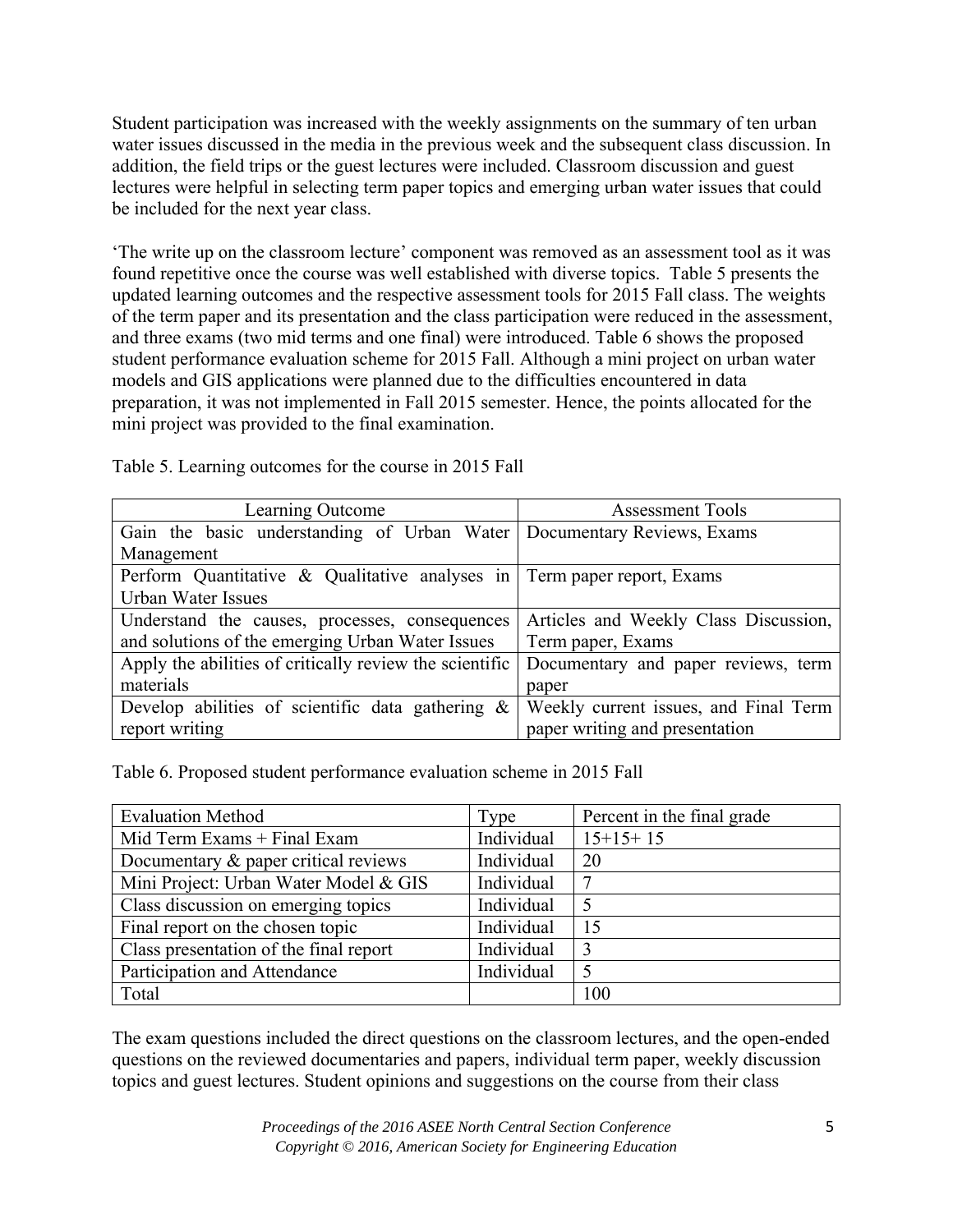participation activities were used to modify the teaching methodology and to add new topics in the course.

Table 7 shows the titles of the student term papers in the five year period 2011-2015. It can be seen that while the first three year topics are mostly contained on the established topics, the last two year topics are on the diverse emerging topics from impact of hydraulic fracturing on water resources to water-energy nexus to Flint water crisis. The changes in the term paper topics were done mainly due to two reasons. 1. Some of the established topics in the initial years were adopted by the instructor in the class room lectures. The examples are water for recreation, urban flooding and waster for urban agriculture. 2. Emerging urban water problems-especially the ones that are pertinent to the students' communities- were identified so that the students can research and see how to address those problems with their knowledge and experience. These topics were found to give a faster learning curve. The topics included Hydraulic fracturing, Urban water justice, Flint water issue and water issues in the urban areas that affect minorities.

The semester end classroom presentations on term papers served dual purposes; enhancing the student communication skills and disseminating one student's term paper research findings to the other students. Most of the student assignments were saved as the electronic formats too so that they could be used in the future for teaching purpose and for assessment documentation purpose. In contrast to the initial years in which the students were expected to submit the term paper only at the end of the semester, in the latter part of the study period, students were expected to provide the topic on or before the first mid term grade period, and the tentative abstract of the paper around the second mid term grade period. And, the points were provided to reflect these progress in the mid terms. This helped the students to steadily work on the term paper throughout the semester in stead of rushing at the end of the semester to work on the term paper.

| Term paper topics $(2011-2013)$                | Term paper topics (2014-2015)                 |
|------------------------------------------------|-----------------------------------------------|
| Strategic analysis of water issues reported by | Hydraulic fracturing, Hydraulic fracturing in |
| the media within the month of July 2011,       | West Virginia & Carrol County, Ohio, Water    |
| Water related hazards in USA, What lies        | issues in urban areas that affect minorities, |
| beneath: Water and swimming pools, Urban       | Water pricing, Urban water justice, Water     |
| flooding, From was tewater to drinking water,  | scarcity, Water security and safety in urban  |
| Urban agriculture, Overcoming world water      | areas, The water-energy nexus, Rainwater      |
| crisis, Pond contamination,                    | harvesting: Saving it for a rainy day, Flint  |
|                                                | water issue (not completed by the student)    |

Table 7. Term paper titles in the period of 2011-2015

A student's knowledge about the urban water issues was expanded with the emerging issues as each student did on a contemporary issue that was not discussed in the class, and then presented to the rest of the class. In addition, the students were able to connect these problems so that they involved in the term paper with a sincere interest.

In the initial years, the class was taught with the use of whiteboard and projector. Web based tool Blackboard was minimally used. However, in the latter part of the study period, teaching approach was improved with the technological tools. Projectors and whiteboards were given up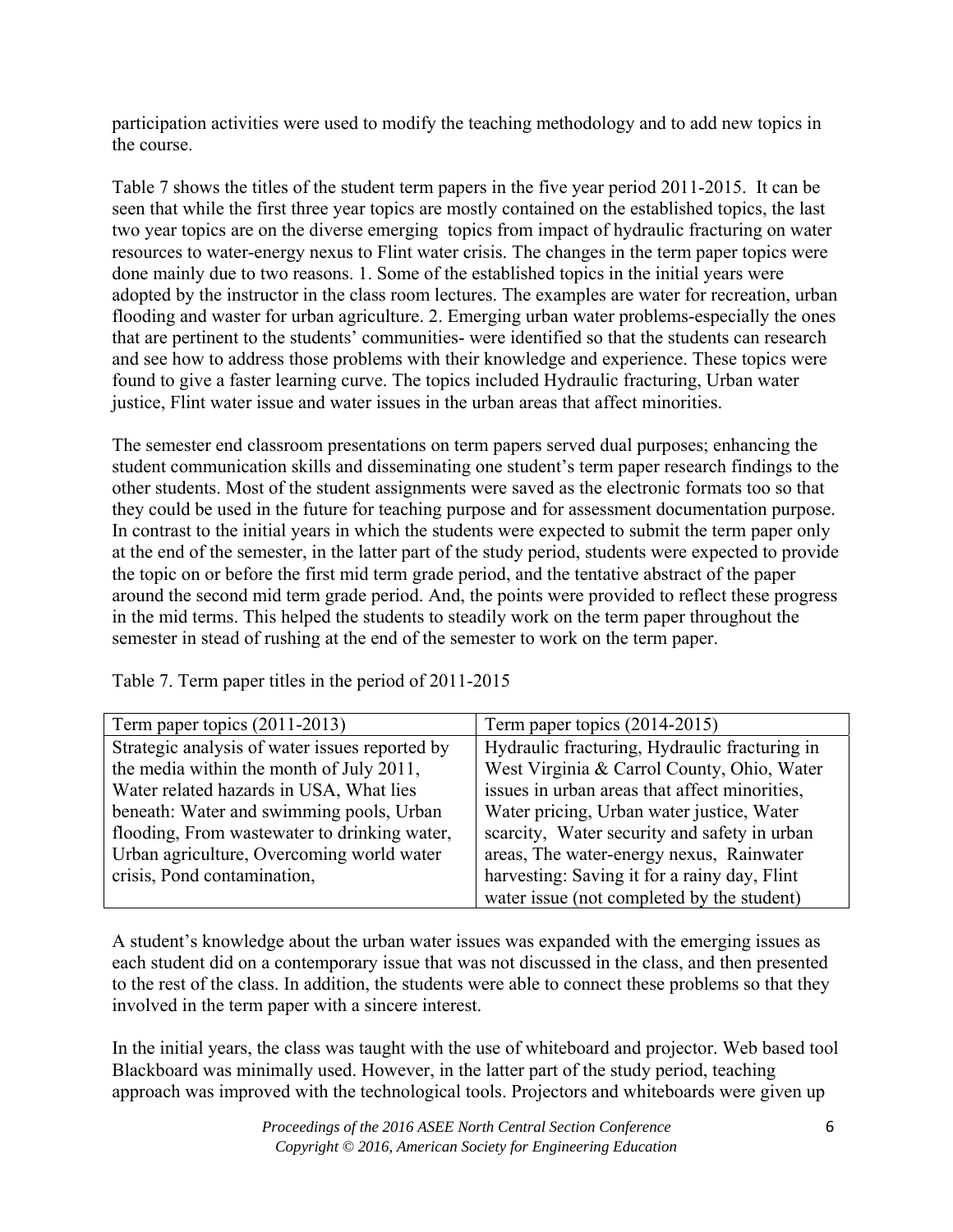for more advanced tools. In addition to Blackboard, Mondopad was mainly used as the tool. Blackboard and Mondopad were used to make the student learning process easier than the traditional learning did. Mondopad was used as the board to teach and the daily notes was saved as a pdf and sent to the instructor's email. This notes were either shared with the students through the USB drive or Blackboard. Mondopad was also used for Microsoft applications needed for teaching such as PowerPoint, Excel and MSWord and to access the webpages and Youtube demonstration videos. Blackboard helped to archive classroom notes, PowerPoint presentations and assignments and in this way enhanced the online interaction between the instructor and the students and continuous learning. In addition, in 2015 semester, Skype on the Mondopad was used for a live guest lecture.

#### discussion

Five year class data showed the improvement in the curriculum, the student learning in the subject and the achievement of the most of the course outcomes. However, there are still space for improving the curriculum and the assessment tools with increased participation of the students. It was noticed that while four of the five student outcomes were met, the first outcome was only partially met. The cause for this result was found in the low number of assignment submissions by few students. In a small class with 2-8 students, even one student's total abysmal performance or few students' mediocre performances or missing assignments could significantly impact the assessment. However, when those students performed well in the examinations and term paper, they would still pass. To encourage the higher rate of assignment submission which in turn will make the first outcome fully met. in the future, minimum number of assignment submission will be made mandatory.

Mini project on urban water models and GIS applications in urban water problems will be implemented. This will also help to improve the students' understanding on solving urban water problems, and in turn will help to attain all the outcomes met.

#### acknowledgement

The authors wish to thank National Science Foundation for the Grant HRD 1332553 for the support to incorporate the impact of hydraulic fracturing on water resources.

#### references

- 1. ABET. 2014. Criteria for accrediting engineering programs: effective for reviews during the 2015-2016 accreditation cycle. http://www.abet.org/wp-content/uploads/2015/05/E001-15-16-EAC-Criteria-03-10- 15.pdf Accessed on  $26<sup>th</sup>$  January 2016.
- 2. Samuli Kolari, Eeva-liisa Viskari and Carina Savander-ranne. 2005. Improving Student Learning in an Environmental Engineering Program with a Research Study Project. Int. J. Engng Ed. Vol. 21, No. 4, pp. 702-711, 2005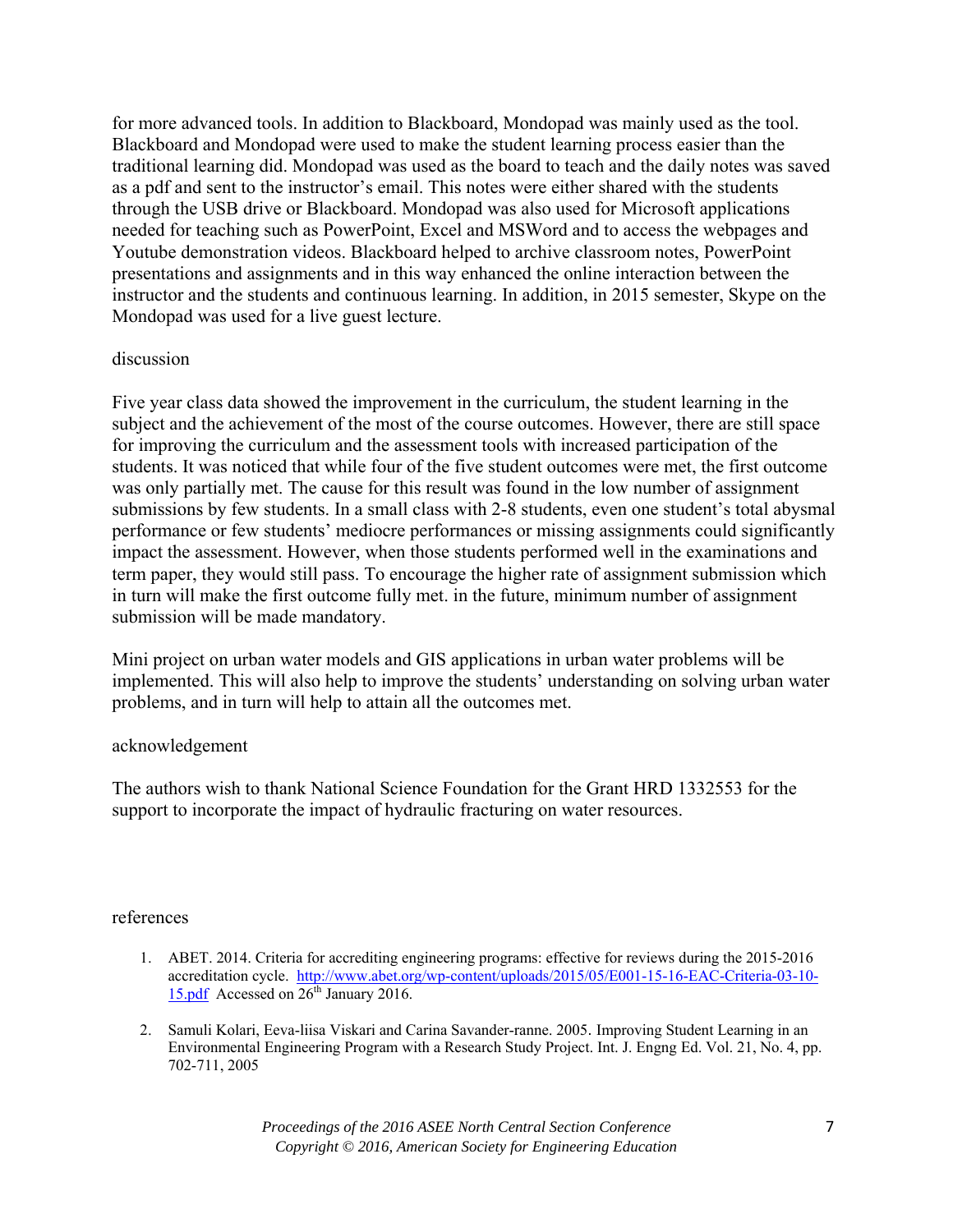- 3. James D. Bowen, Peter Thomas Tkacik and Kimberly Warren. 2011. Combining Hands-On Design, Engineering Analysis, and Computer Programming in a Freshman Civil and Environmental Engineering Course. *Proceedings of the 118th American Society for Engineering Education*. Vancouver, BC, Canada. ASEE. 26-29 June 2011. 12p.
- 4. Ramanitharan Kandiah. 2015. Connect2U Approach to Teaching Introduction to Water Resources Management as a General Education Course. *Proceedings of the 122nd American Society for Engineering Education*. Seattle, WA. ASEE. 14-17 June 2015.
- 5. Angela R. Bielefeldt. 2012. Competitions for Environmental Engineering Capstone Design Projects: Student Preferences and Learning Outcomes. Proceedings of the 119th American Society for Engineering Education. San Antonio, TX. ASEE. 10-13 June 2012.

# appendix-a

Assessment of student learning outcomes and the follow up actions for *Urban Water Problems* Instructor: Course: Urban Water Problems Initial Assessment Semester: Fall 2014 Class enrollment: 4 Follow-up Assessment Semester: Fall 2015 Class enrollment: 7

| Course Learning      | Assessment   | Assessment          | Analysis and       | Change in Student    |
|----------------------|--------------|---------------------|--------------------|----------------------|
| Outcome              | Tools        | Results/Findings    | Planned Use of     | Learning             |
|                      |              |                     | Results            | Outcomes             |
|                      |              |                     |                    | Following            |
|                      |              |                     |                    | Instructor's Use of  |
|                      |              |                     |                    | Results/Findings     |
| Gain the basic<br>1. | Write ups on | By average, the     | A small class with | By average, the      |
| understanding        | Lecture      | class had 2.25 out  | one student not    | class had 3.0 out of |
| of Urban             | Topics,      | of 4.0 scale in the | submitting any     | 4.0 scale in the     |
| Water                | Documentary  | grading.            | assignment can     | grading.             |
| Management           | Reviews,     | Homework and        | significantly      | Homework and         |
|                      | Exams        | assignments got     | affect the         | assignments got      |
|                      |              | 1.5 in the 5 scale, | assessment.        | less than 2.21 in    |
|                      |              | which means that    | future             | the 5 scale, which   |
|                      |              | the requirements    | assessments        | means the            |
|                      |              | have not met.       | should point out   | requirements have    |
|                      |              |                     | such situations.   | not met. However,    |
|                      |              |                     | Submission of the  | this was due to one  |
|                      |              |                     | homework &         | student's no         |
|                      |              |                     | assignments were   | submission of any    |
|                      |              |                     | low in numbers.    | homework.            |
|                      |              |                     | Students were      | Excluding this       |
|                      |              |                     | encouraged to      | particular student   |
|                      |              |                     | submit the         | will make the        |
|                      |              |                     | homework on        | AVG equal to         |
|                      |              |                     | time. Write up on  | 2.57/4, which        |
|                      |              |                     | lecture notes      | means that           |